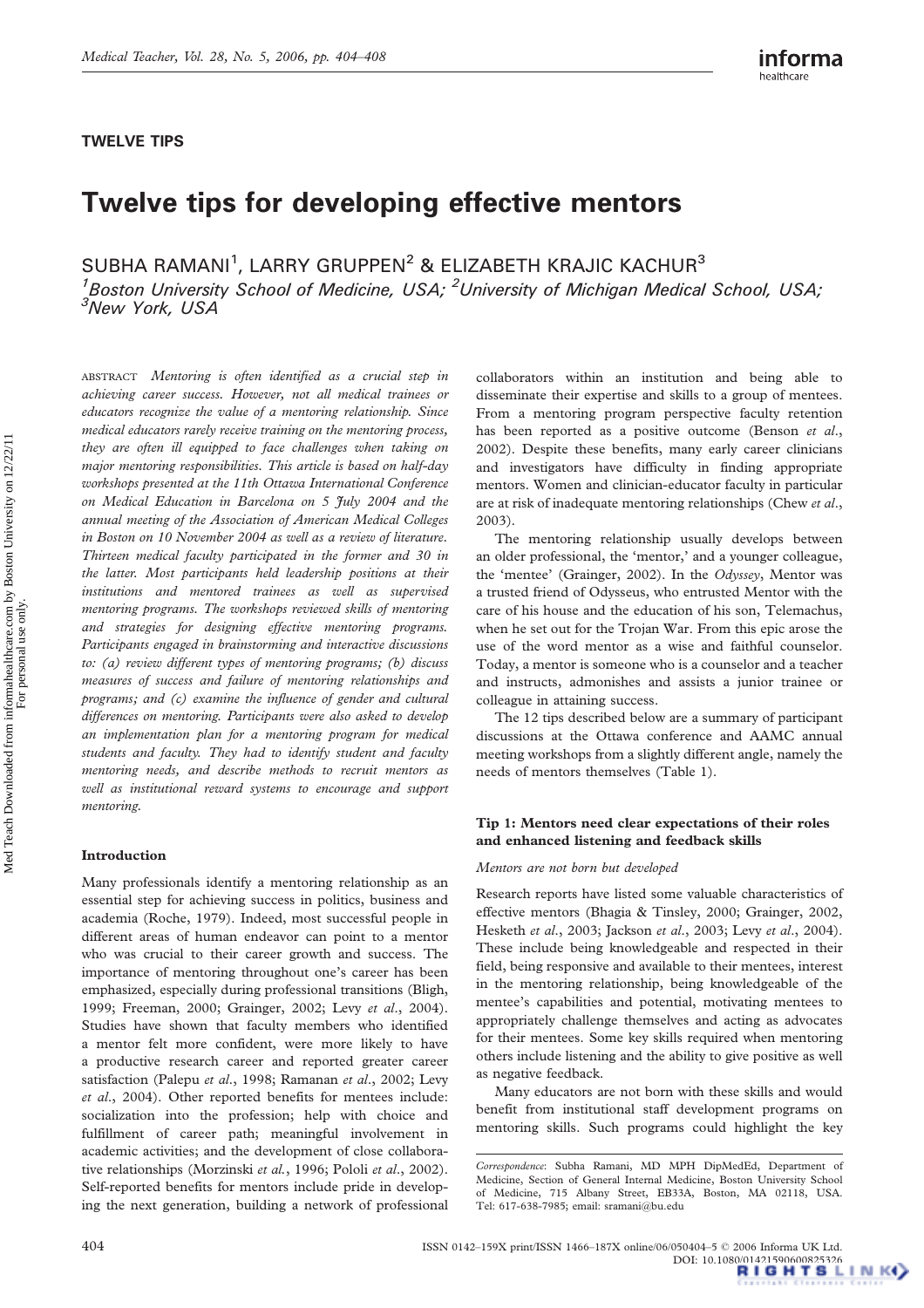| Developing mentors                                 | Rewarding mentors                   | Supporting mentors                                              |
|----------------------------------------------------|-------------------------------------|-----------------------------------------------------------------|
|                                                    |                                     |                                                                 |
| Mentor staff development                           | Academic recognition                | A peer-support group                                            |
| Heighten awareness of gender<br>and culture issues | Protected time                      | Mentors for mentors                                             |
| Education on professional boundaries               | Financial and non-financial rewards | Referral panel: study skills<br>counsellors, psychologists etc. |

Table 1. Tips to promote effective mentors: three domains.

responsibilities of a mentor, skills required for an effective mentoring relationship and strategies to recognize problems in a relationship (Benson et al., 2002). These workshops would be most effective if they used a combination of educational strategies that allowed prospective mentors to engage in practical exercises such as watching videotaped scenarios and role-plays (Connor et al., 2000). One such program at the University of Leeds used simulated GPs (general practitioners) with roles based on real mentoring experiences as a learning tool for improving mentoring skills (Sloan & McMillan, 2003). There were opportunities for the GP mentors to practice their skills on three different simulated mentees followed by an in-depth discussion and feedback. This proved to be an invaluable developmental process for the GP mentors. It is to be emphasized, however, that the actual outcomes of such staff development programs should be measured in real mentoring settings. Examples of outcomes might include trainee satisfaction, observation or videotaping of staff during their mentoring sessions with peer feedback or evaluation of staff in an objective structured teaching evaluation (OSTE) format.

## Tip 2: Mentors need awareness of culture and gender issues

## Mentor and mentee matching by gender and culture should not be mandatory, but available for those who desire it

Although differences in gender and culture have been considered relative barriers to an effective relationship, literature reports have documented that these have not been viewed by most mentees as real barriers (Jackson et al., 2003). In fact, our workshop participants thought that mentors can support mentees of different cultures and gender by having zero tolerance for discrimination. Gender and cultural differences can foster greater mutual growth of the mentor and mentee as they gain knowledge of each other's cultures. It has been recommended that mentors be aware of their own gender and culture biases as this knowledge could possibly help people overcome innate prejudices. It is also thought that faculty development workshops can help all mentors become comfortable and competent in working with students from different backgrounds (Parker, 2002).

Two issues were raised at the workshops in relation to cross-gender mentoring. The first was that of personal boundaries and the second, lack of understanding of the other gender's domestic responsibilities. Despite these concerns, most mentees did not feel the need for having a same gender mentor. The opinions of our participants reflected those reported in the literature. They felt that



Figure 1. Support vs. challenge. Source: Figure adapted from Daloz (1986).

relationships across cultures and gender would promote more acceptance of differences and lowering of biases. They stated that institutions should not actively try to pair mentors and mentees based on gender and culture and mentors should be equipped with the skills required to understand issues related to their mentees' gender and ethnicity. However, if individual trainees report discrimination or significant barriers to meaningful mentoring based on these characteristics/variables, the institution should find them mentors who can put them more at ease and better fulfill their mentoring needs.

## Tip 3: Mentors need to support their mentees, but challenge them too

### Balance support and challenge

Daloz (1986) states that effective mentor–protégé(e) relationships should balance three elements: support, challenge and a vision of the protégé $(e)$ 's future. If mentors are overly supportive without challenging mentees, the mentees do not grow professionally; on the other hand, challenging without supporting causes mentees to regress in their professional development (Figure 1). Effective mentors balance support with challenge by providing opportunities and setting positive expectations (Bower et al., 1998).

## Tip 4: Mentors need a forum to express their uncertainties and problems

#### Mentors have problems too

It is often assumed that once faculty become mentors, they become all-knowing and do not need any further attention from the program. However, many mentors expressed the need to have a mechanism by which they could discuss problems in their mentoring relationships and get advice. Given that mentors often have more than one mentee and each interpersonal relationship is likely to be different, skills that are effective in one may be ineffective in the other. If they can interact with mentoring colleagues, they might discover solutions to each other's challenges. While discussing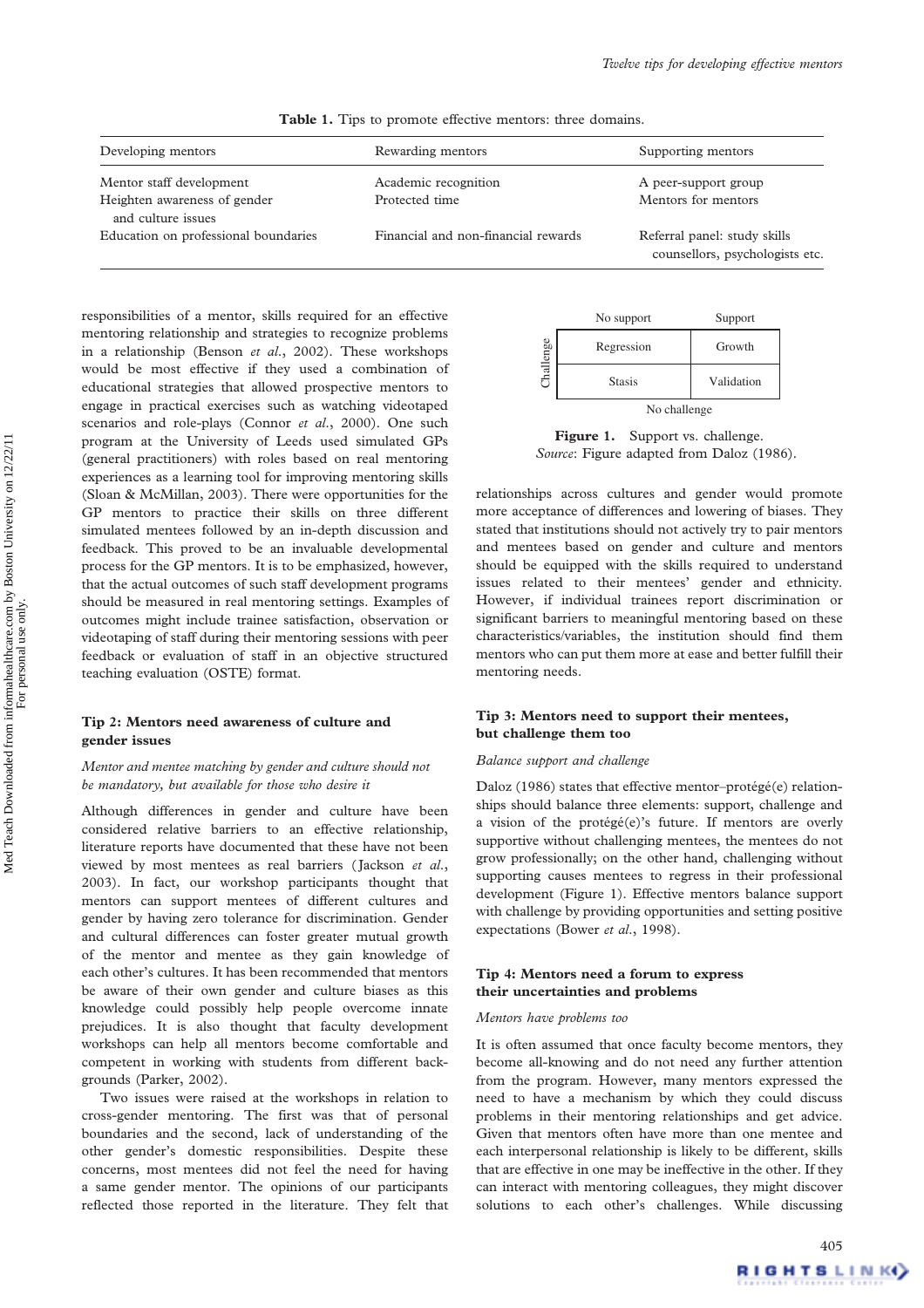challenges in their mentoring relationships and seeking solutions, it must be remembered that details regarding specific individuals must remain confidential (Freeman, 1997). Institutions can schedule periodic mentor meetings led by senior educators along with external consultants who are knowledgeable about methods for troubleshooting problems in mentoring relationships. Such meetings could provide a forum for mentors to report their successes and failures, and to receive feedback from their peers and the experts. These discussions should include only essential details of the mentoring issues and mentee names and other details must remain confidential.

### Tip 5: Mentors need to be aware of professional boundaries

## Mentors should stick to mentoring

There are several types of boundaries that need to be considered in a mentoring relationship where the personal contact between mentors and mentees is much closer than in other professional relationships such as a student with a teacher, advisor or role model. Moreover, personal issues and problems may be discussed by a mentee, which could lead to one or both of them harboring inappropriately intimate emotions towards the other (Palepu et al., 1996; Jackson et al., 2003). Mentees could become excessively dependent on their mentors for personal and professional support, which may become a drain on the mentor's energy. As one of our participants stated: ''I had a mentee who expected me to mother him throughout his training period and that was emotionally exhausting.'' Mentor training should include knowledge of professional boundaries, and recognition of psychosocial problems that need referral to professionals such as psychologists or counselors.

### Tip 6: Mentors also need mentoring

### Mentors for mentors

There were some senior faculty among the workshop participants with vast experience in teaching and mentoring different levels of trainees. All of them felt abandoned by the system once they assumed leadership positions within their institutions. Educational institutions often do not provide mentors for senior teachers. Our participants felt that even the most senior educators need to be mentored as they may wish to change their career focus or professional path while they already hold high positions within their organizations.

#### Tip 7: Mentors need recognition

#### Raise the value of mentoring

At most educational institutions around the world, mentors usually perform their mentoring duties not because they are reimbursed for it but because they consider it a rewarding aspect of their profession. However, they usually carry out their mentoring privately and neither their peers nor their superiors are even aware of the mentoring load they carry, let alone laud their efforts. To convince the entire institution that mentoring is one of the most important duties at medical schools, institutional leaders should publicly recognize their

group of mentors as an 'elite' group of faculty who are highly valued and appreciated for their work (Palepu et al., 1998). They can be given special honors within the institution and their names announced at major university events and openly appreciated.

#### Tip 8: Mentors need to be rewarded

## Mentors can be rewarded in different ways

Educational institutions can reward their core group of mentors in several innovative ways. Mentor retreats or dinners can be held periodically. At retreats or even just occasional dinners mentors can interact with their colleagues, share their experiences and techniques, both effective and ineffective. Another method to reward special mentors would be to give them extra conference funding. These rewards can easily be given by institutions even in times of economic shortfalls. Additionally mentoring can become a criterion for promotion (Benson et al., 2002).

## Tip 9: Mentoring needs protected time

#### Mentoring cannot be done 'on the fly'

Institutions should recognize that mentoring is one of the key activities of faculty at any educational institution. Faculty who mentor several trainees should be allocated some degree of protected time to perform this important duty effectively. Just adding this important duty to the existing workload is a recipe for poor mentoring relationships.

#### Tip 10: Mentors need support

## Mentors should not be expected to tackle personal or psychological problems

Some mentees' problems may overstep the boundaries of the usual mentor–mentee relationships and discussions. Mentees may be clinically depressed, have personality problems, have substance abuse problems or just academic problems. Mentors should be able to recognize when they feel unable to resolve such problems and should be supported by a network of specialists such as study counselors and psychologists to whom they can refer their mentee. The mentors should not be forced to take on roles in which they do not have expert skills. Once again, the matter of professional boundaries arises.

#### Tip 11: Encourage peer mentoring

## A pyramidal model of mentoring

Medical educators who have studied peer (or near-peer) mentoring suggest that it is a feasible and perhaps more desirable alternative to traditional dyadic mentoring approaches (Woessner et al., 1998; Pololi et al., 2002). Participants identified their peers as 'collaborators' or 'colleagues' (implying a non-hierarchical relationship), while seeking shared insights, experiences, ideas, guidance, problem-solving and support from them. Their reference to peer collaborators reflects a non-hierarchical mentoring process, in contrast to senior–junior mentoring relationships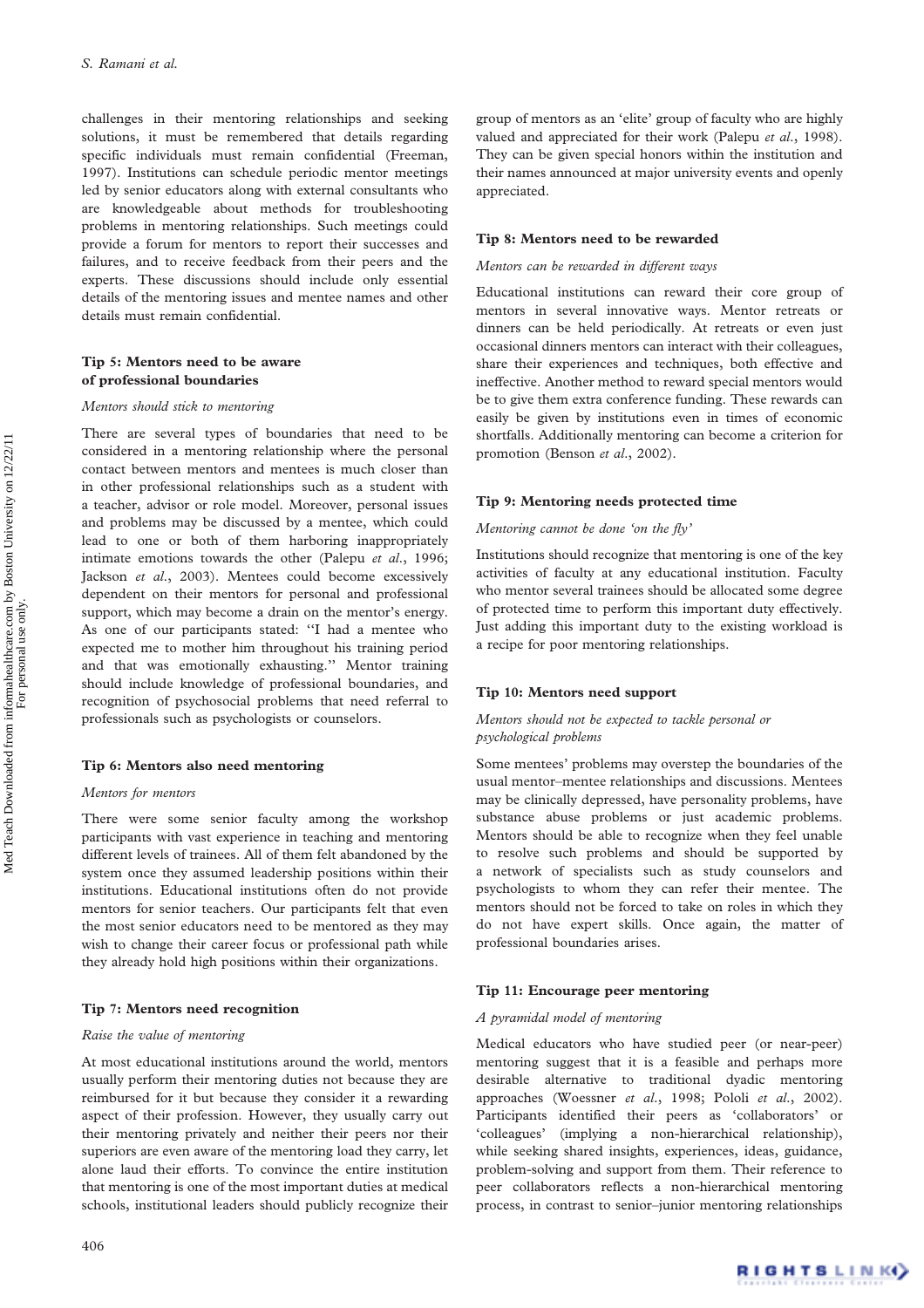where characteristics such as power, dominance, dependency and transference have been noted (Pololi et al., 2002).

Pressures on faculty time could be alleviated to a certain extent by creating a pyramidal system of mentoring. Such a model would entail a group of mentees at the bottom of the pyramid who can seek advice from a small group of peers a little higher in the pyramid with the more experienced, senior mentors overseeing and guiding all of them at the top of the pyramid. This pyramidal system would minimize the threat of the power relationship, yet offer the benefit of the valuable experience that senior faculty at the top of the pyramid possess. The advantages of peer mentoring include easier availability, greater understanding of day-to-day problems related to workload stress or conflicts with teachers, and early recognition of serious abuse or emotional problems. Mentees may be more open to sharing their problems with peers than with faculty. The same advantages would apply for faculty mentoring programs as well. It has been shown that faculty may be more willing to share their difficult problems with peer mentors than with senior mentors (Pololi et al., 2002).

## Tip 12: Continuously evaluate the effectiveness of the mentoring programs

## Mentoring is a work in progress

For mentoring programs to succeed, institutions need to have the mentees and mentors evaluate the program periodically, report the current problems and suggest new approaches to mentoring or changes to the existing program. Evaluation of mentoring should look at process, content and outcomes as noted below (Grainger, 2002):

- Process
	- Clear objectives
	- Regular, purposeful meetings
- . Content
	- Feedback
	- Mentee could raise issues and challenge mentor
- . Outcome
	- Progress and career development
	- Networking

All mentees and mentors at a given institution should be asked to evaluate their mentoring relationships at least 3–4 times a year. The following items are examples of areas in a mentoring relationship that could be evaluated:

- congruence on professional goals;
- . availability of mentor(s);
- . mentor giving mentee responsibilities and opportunities;
- . mentor involving mentee on committees and other professional activities;
- . mentor facilitating networking with internal and external faculty;
- . mentor helping mentee integrate work and personal life;
- mentor showing respect for the mentee as a person;
- . personal benefits from mentoring.

Institutional leaders could also consult outside experts, particularly at national and international educational

meetings, where they could discuss the mentoring challenges at their home sites and take back ideas to overcome those challenges. They could have a committee within their institution that would be responsible for receiving feedback from its mentors and mentees to modify their mentoring system as needed.

## Conclusions

Mentoring is a vital cog in the machinery of medical education. Faculty who serve as mentors frequently are not trained in effective mentoring skills or designing mentoring programs. They are most often very busy with their core clinical, research, administrative or educational responsibilities and are expected to squeeze mentoring onto an already full plate. Once they take on mentoring duties, they usually are left to their own devices and have few avenues to discuss problems and challenges in their mentoring programs or relationships. It is evident from the foregoing discussion that faculty need training to be mentors and to benefit from peer mentoring themselves, and must be rewarded for a job well done. Institutions should change their culture to overtly value and reward mentoring so that mentoring does not remain an invisible and only implicitly valuable aspect of their educational programs.

## Notes on contributors

SUBHA RAMANI, MD MPH MMedEd, is a general internist and medical educator at the Boston University School of Medicine and its affiliated Boston Medical Center. She is currently an Assistant Professor of Medicine and Director of Faculty Development in Clinical Teaching for the Department of Medicine. She also directs a clinical skills curriculum for Internal Medicine residents. Her chief areas of interest in medical education are staff development in teaching and clinical skills education. LARRY GRUPPEN, PhD, is Professor and Chair of the Department of Medical Education at the University of Michigan Medical School. He is a cognitive psychologist whose areas of research interest include the fundamental aspects of clinical reasoning, the evolution and assessment of medical expertise, performance assessment, and educational leadership development.

ELIZABETH KRAJIC KACHUR, PhD, is a medical education consultant with 22 years of experience throughout the continuum of medical education. She is located in New York City but also works nationally and internationally. Her experience with mentoring schemes ranges from program and mentor development to project evaluation.

### References

- BENSON, C.A., MORAHAN, P.S., SACHDEVA, A.K. & RICHMAN, R.C. (2002) Effective faculty preceptoring and mentoring during reorganization of an academic medical center, Medical Teacher, 24, pp. 550–557.
- BHAGIA, J. & TINSLEY, J.A. (2000) The mentoring partnership,  $Mavo$ Clinic Proceedings, 75(5), pp. 535–537.
- BOWER, D.J., DIEHR, S., MORZINSKI, J.A. & SIMPSON, D.E. (1998) Support–challenge–vision: a model for faculty mentoring, Medical Teacher, 20, pp. 595–597.
- BLIGH, J. (1999) Mentoring: an invisible support network, Academic Medicine, 77, pp. 377–384.
- CHEW, L.D., WATANABE, J.M., BUCHWALD, D. & LESSLER, D.S. (2003) Junior faculty's perspectives on mentoring, Academic Medicine, 78(6), p. 652.